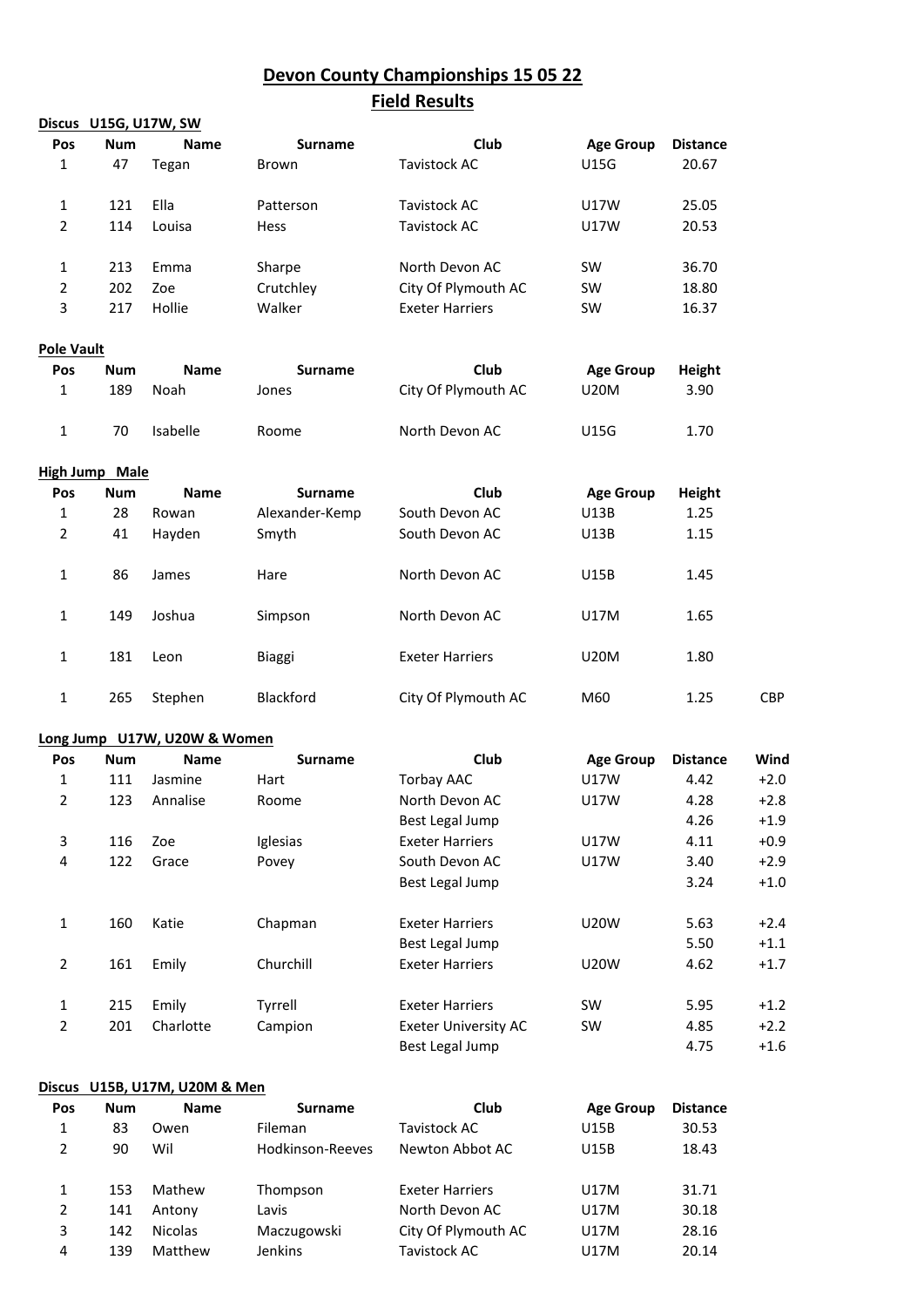|  | 246 | Josh  | Tyler  | Tavistock AC     | <b>SM</b> | 39.61 |            |
|--|-----|-------|--------|------------------|-----------|-------|------------|
|  | 250 | David | Dawson | Newquay & Par AC | M35       | 41.07 |            |
|  | 261 | Steve | Carr   | South Devon AC   | M50       | 20.84 |            |
|  | 267 | Colin | Petty  | North Devon AC   | M70       | 24.86 | <b>CBP</b> |

**Shot U13G, U15G**

| Pos | <b>Num</b> | <b>Name</b> | <b>Surname</b>  | Club              | <b>Age Group</b> | <b>Distance</b> |
|-----|------------|-------------|-----------------|-------------------|------------------|-----------------|
| 1   | 27         | Lyra        | Woollam-Dalling | North Devon AC    | U13G             | 7.05            |
| 1   | 47         | Tegan       | Brown           | Tavistock AC      | U15G             | 9.12            |
| 2   | 65         | Katelyn     | <b>Milburn</b>  | Tavistock AC      | <b>U15G</b>      | 8.66            |
| 3   | 51         | Amber       | <b>Drake</b>    | North Devon AC    | <b>U15G</b>      | 8.04            |
| 4   | 72         | Sophie      | Scoot           | Torbay AAC        | U15G             | 7.60            |
| 5   | 59         | Zara        | Joseph          | <b>Torbay AAC</b> | <b>U15G</b>      | 7.16            |
| 6   | 48         | Lizzie      | Bumby           | South Devon AC    | U15G             | 6.36            |

## **Javelin U13B, U15B**

| Pos           | Num | <b>Name</b> | <b>Surname</b>   | Club                | <b>Age Group</b> | <b>Distance</b> |
|---------------|-----|-------------|------------------|---------------------|------------------|-----------------|
| 1             | 33  | Oliver      | Horrell          | City Of Plymouth AC | U13B             | 20.21           |
|               | 29  | Rilev       | Brown            | Tavistock AC        | U13B             | 15.91           |
|               | 83  | Owen        | Fileman          | Tavistock AC        | U15B             | 24.96           |
| $\mathcal{P}$ | 87  | Naite       | Harradine-Cole   | Newton Abbot AC     | U15B             | 21.46           |
| 3             | 90  | Wil         | Hodkinson-Reeves | Newton Abbot AC     | U15B             | 20.44           |

## **Long Jump U13G**

| Pos | <b>Num</b> | <b>Name</b> | <b>Surname</b> | Club                        | <b>Age Group</b> | <b>Distance</b> | Wind   |
|-----|------------|-------------|----------------|-----------------------------|------------------|-----------------|--------|
| 1   | 3          | Maisie      | <b>Bennett</b> | South Devon AC              | U13G             | 4.29            | $+2.7$ |
|     |            |             |                |                             |                  | 4.06            | $+0.3$ |
| 2   | 18         | Sophia      | Ingham         | <b>Exeter Harriers</b>      | U13G             | 4.27            | $+1.7$ |
| 3   | 1          | Isla        | Bater          | North Devon AC              | U13G             | 4.15            | 0.0    |
| 4   | 24         | Francesca   | Skelly         | Torbay AAC                  | U13G             | 4.04            | $+0.8$ |
| 5   | 7          | Zoe         | Capel          | <b>Exeter Harriers</b>      | U13G             | 3.92            | $+1.9$ |
| 6   | 21         | Nell        | Maguire        | Tavistock AC                | U13G             | 3.77            | $+2.8$ |
|     |            |             |                | Best Legal Jump             |                  | 3.71            | $+1.3$ |
| 7   | 10         | Madeleine   | Davis-hull     | North Devon AC              | U13G             | 3.77            | $+1.9$ |
| 8   | 20         | Megan       | Kinsman-Moore  | City Of Plymouth AC         | U13G             | 3.69            | $+1.8$ |
| 9   | 14         | May         | Francis        | North Devon AC              | U13G             | 3.50            | $+1.7$ |
| 10  | 11         | Isabelle    | Drew           | <b>Erme Valley Harriers</b> | U13G             | 3.23            | $+0.9$ |
| 11  | 25         | Flora       | Smith          | <b>Exeter Harriers</b>      | U13G             | 3.02            | $+2.4$ |
|     |            |             |                | No other legal jumps        |                  |                 |        |
| 12  | 8          | Grace       | Chapman        | Newton Abbot AC             | U13G             | 2.65            | $+1.1$ |
| 13  | 6          | Amelia      | Bumby          | South Devon AC              | U13G             | 2.63            | $+1.6$ |

### **Long Jump U15G**

| Pos | <b>Num</b> | <b>Name</b>     | <b>Surname</b> | Club                 | <b>Age Group</b> | <b>Distance</b> | Wind   |
|-----|------------|-----------------|----------------|----------------------|------------------|-----------------|--------|
|     | 54         | Eleanor         | Foster         | North Devon AC       | U15G             | 4.59            | $+2.6$ |
|     |            |                 |                | Best Legal Jump      |                  | 4.49            | $+1.6$ |
| 2   | 52         | Leonie          | Dver           | City Of Plymouth AC  | U15G             | 4.39            | $+3.6$ |
|     |            |                 |                | No other legal jumps |                  |                 |        |
| 3   | 45         | Lauren          | <b>Booker</b>  | Newton Abbot AC      | U15G             | 4.27            | $+1.9$ |
| 4   | 70         | <b>Isabelle</b> | Roome          | North Devon AC       | U15G             | 4.14            | $+2.4$ |
|     |            |                 |                | No other legal jumps |                  |                 |        |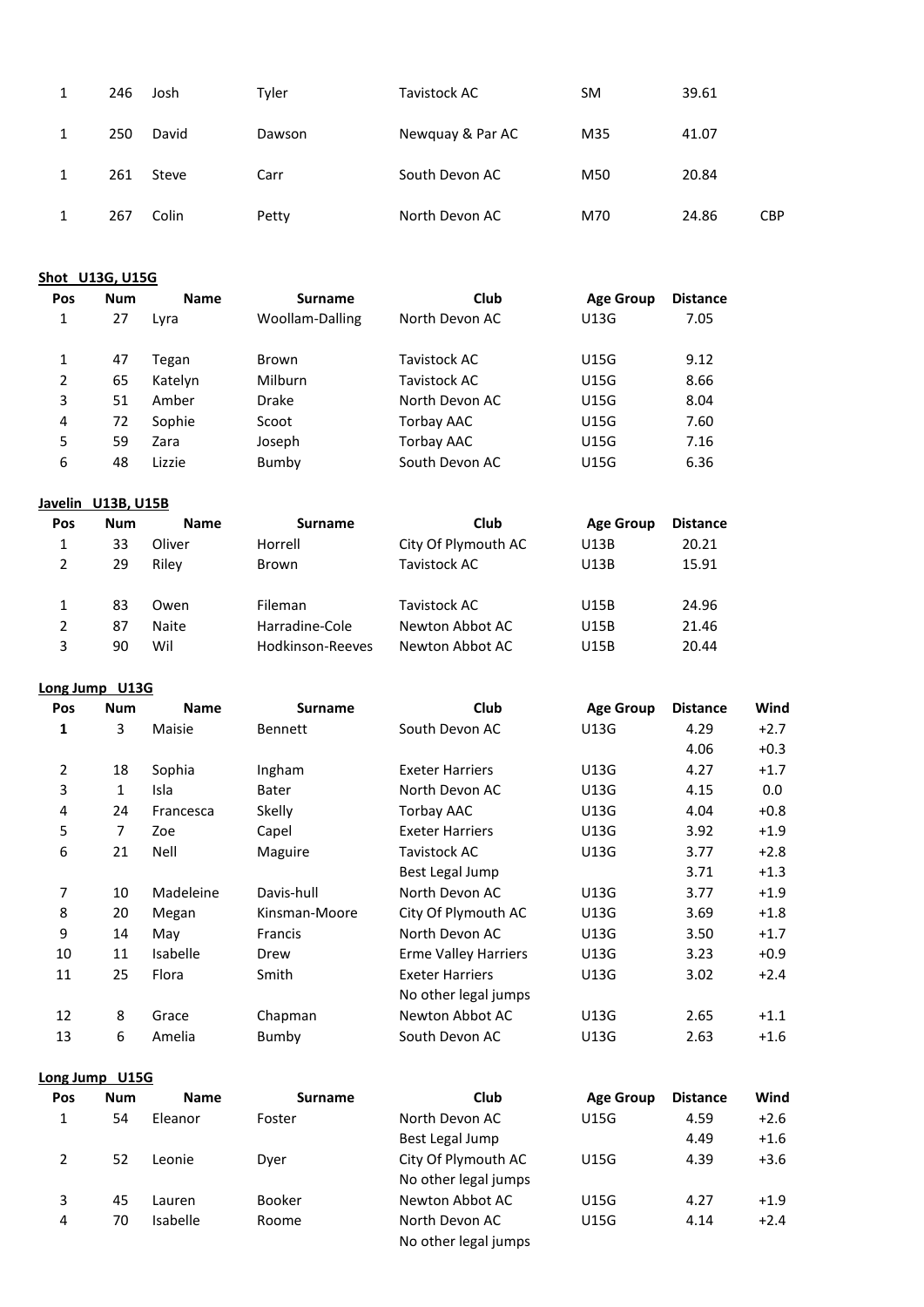|  |  | 48<br>$\sim$ | .izzie<br>______ | Bumby | South Devon AC | U15G | 3.17 | $+1.3$<br>__ |
|--|--|--------------|------------------|-------|----------------|------|------|--------------|
|--|--|--------------|------------------|-------|----------------|------|------|--------------|

### **High Jump Female**

| Pos | <b>Num</b> | <b>Name</b> | <b>Surname</b> | Club                   | <b>Age Group</b> | Height |
|-----|------------|-------------|----------------|------------------------|------------------|--------|
| 1   | 2          | Genevieve   | Beer           | North Devon AC         | <b>U13G</b>      | 1.25   |
|     |            |             |                |                        |                  |        |
| 1   | 72         | Sophie      | Scoot          | <b>Torbay AAC</b>      | <b>U15G</b>      | 1.45   |
| 2   | 44         | Isabella    | <b>Betts</b>   | North Devon AC         | <b>U15G</b>      | 1.35   |
| 3   | 45         | Lauren      | <b>Booker</b>  | Newton Abbot AC        | <b>U15G</b>      | 1.30   |
| 4   | 59         | Zara        | Joseph         | <b>Torbay AAC</b>      | <b>U15G</b>      | 1.20   |
|     |            |             |                |                        |                  |        |
| 1   | 102        | Isobelle    | Beer           | North Devon AC         | <b>U17W</b>      | 1.60   |
| 2   | 120        | Lucy        | Milliner       | <b>Exeter Harriers</b> | U17W             | 1.35   |
| 3   | 105        | Hannah      | Carr           | South Devon AC         | <b>U17W</b>      | 1.20   |
|     |            |             |                |                        |                  |        |
| 1   | 171        | Ella        | Isaias         | City Of Plymouth AC    | <b>U20W</b>      | 1.63   |
| 2   | 159        | Emily       | Adcock         | <b>Exeter Harriers</b> | <b>U20W</b>      | 1.45   |

## **Hammer All**

| Pos | <b>Num</b> | <b>Name</b> | <b>Surname</b> | Club                |                  | <b>Distance</b> |            |
|-----|------------|-------------|----------------|---------------------|------------------|-----------------|------------|
|     |            |             |                |                     | <b>Age Group</b> |                 |            |
| 1   | 47         | Tegan       | Brown          | Tavistock AC        | <b>U15G</b>      | 34.65           |            |
| 2   | 65         | Katelyn     | Milburn        | <b>Tavistock AC</b> | <b>U15G</b>      | 24.72           |            |
| 1   | 119        | Phoebe      | Milburn        | <b>Tavistock AC</b> | U17W             | 48.62           | <b>CBP</b> |
| 2   | 114        | Louisa      | <b>Hess</b>    | Tavistock AC        | <b>U17W</b>      | 35.17           |            |
| 3   | 121        | Ella        | Patterson      | Tavistock AC        | U17W             | 34.55           |            |
| 1   | 166        | Hannah      | Gellatly       | City Of Plymouth AC | <b>U20W</b>      | 46.35           |            |
| 1   | 213        | Emma        | Sharpe         | North Devon AC      | <b>SW</b>        | 48.55           | <b>CBP</b> |
| 2   | 202        | Zoe         | Crutchley      | City Of Plymouth AC | <b>SW</b>        | 29.20           |            |
| 1   | 83         | Owen        | Fileman        | Tavistock AC        | U15B             | 19.60           |            |
| 1   | 250        | David       | Dawson         | Newquay & Par AC    | M35              | 36.90           | <b>CBP</b> |
| 1   | 266        | Clive       | Thomson        | <b>Tavistock AC</b> | M70              | 29.15           | <b>CBP</b> |
| 2   | 267        | Colin       | Petty          | North Devon AC      | M70              | 20.52           |            |

| Long Jump U17M, U20M, Men |  |
|---------------------------|--|
|---------------------------|--|

| Pos            | <b>Num</b> | <b>Name</b> | <b>Surname</b>  | Club                   | <b>Age Group</b> | <b>Distance</b> | Wind   |     |
|----------------|------------|-------------|-----------------|------------------------|------------------|-----------------|--------|-----|
| 1              | 133        | Stefan      | Chirita         | <b>Exeter Harriers</b> | U17M             | 6.04            | $+2.8$ |     |
|                |            |             |                 | Best Legal Jump        |                  | 5.59            | 0.0    |     |
| $\overline{2}$ | 152        | Joshua      | Taylor          | <b>Torbay AAC</b>      | U17M             | 5.59            | $+1.6$ |     |
| 3              | 138        | Luca        | Hoyle           | <b>Torbay AAC</b>      | U17M             | 5.29            | $+1.3$ |     |
|                |            |             |                 |                        |                  |                 |        |     |
| 1              | 182        | <b>Ben</b>  | Callard         | <b>Exeter Harriers</b> | <b>U20M</b>      | 6.44            | $+1.9$ |     |
| 2              | 199        | Gus         | Tiernan         | <b>Exeter Harriers</b> | <b>U20M</b>      | 5.59            | 0.0    |     |
| 3              | 194        | Matthew     | <b>Newton</b>   | City Of Plymouth AC    | <b>U20M</b>      | 5.56            | $+1.4$ |     |
|                |            |             |                 |                        |                  |                 |        |     |
| 1              | 247        | Max         | Whitecross      | North Devon AC         | <b>SM</b>        | 6.40            | $+0.5$ |     |
| 2              | 240        | Christian   | Pugsley         | <b>Exeter Harriers</b> | <b>SM</b>        | 6.16            | $+0.6$ |     |
| 3              | 220        | Charles     | Asante Amoabeng | City Of Plymouth AC    | <b>SM</b>        | 5.99            | $+0.2$ |     |
|                |            |             |                 |                        |                  |                 |        |     |
| 1              | 259        | Darren      | <b>Thomas</b>   | <b>Exeter Harriers</b> | M45              | 5.66            | $+0.2$ |     |
| 1              | 263        | lan         | Allen           | Yeovil Olympiads AC    | M55              | 5.39            | 0.0    | CBP |
|                |            |             |                 |                        |                  |                 |        |     |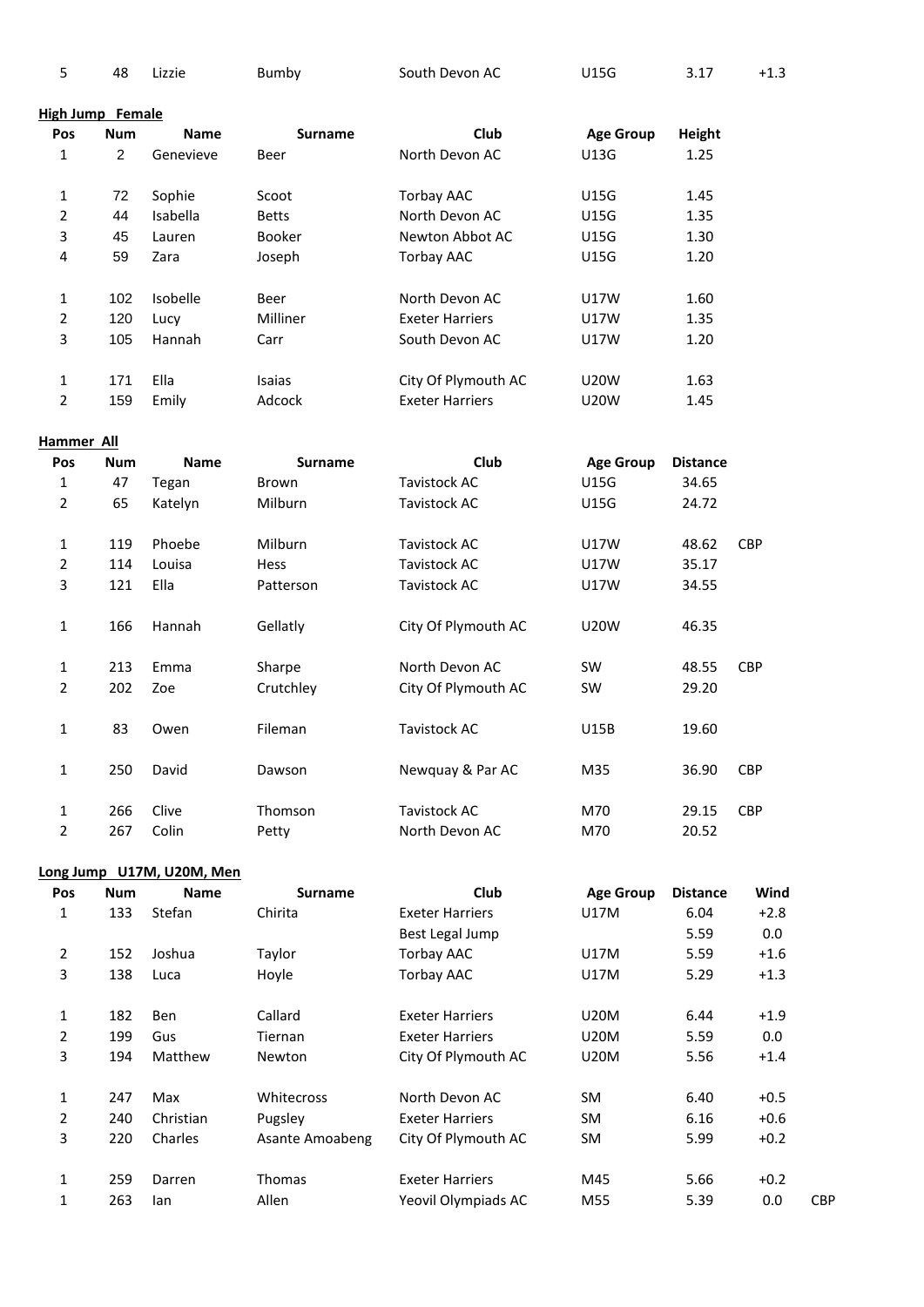|     | Shot U17M & Men |                |                |                        |                  |                 |
|-----|-----------------|----------------|----------------|------------------------|------------------|-----------------|
| Pos | <b>Num</b>      | <b>Name</b>    | <b>Surname</b> | Club                   | <b>Age Group</b> | <b>Distance</b> |
| 1   | 141             | Antony         | Lavis          | North Devon AC         | U17M             | 12.43           |
| 2   | 153             | Mathew         | Thompson       | <b>Exeter Harriers</b> | U17M             | 11.66           |
| 3   | 142             | <b>Nicolas</b> | Maczugowski    | City Of Plymouth AC    | U17M             | 11.30           |
| 4   | 149             | Joshua         | Simpson        | North Devon AC         | U17M             | 10.26           |
| 5   | 139             | Matthew        | Jenkins        | Tavistock AC           | U17M             | 9.45            |
| 1   | 246             | Josh           | Tyler          | Tavistock AC           | <b>SM</b>        | 14.59           |
| 1   | 250             | David          | Dawson         | Newquay & Par AC       | M35              | 13.04           |
| 1   | 261             | Steve          | Carr           | South Devon AC         | M50              | 7.94            |
| 1   | 266             | Clive          | Thomson        | Tavistock AC           | M70              | 6.78            |
| 2   | 267             | Colin          | Petty          | North Devon AC         | M70              | 6.70            |

## **Long Jump U13B, U15B**

| Pos | <b>Num</b> | <b>Name</b> | <b>Surname</b> | Club                        | <b>Age Group</b> | <b>Distance</b> | Wind   |
|-----|------------|-------------|----------------|-----------------------------|------------------|-----------------|--------|
| 1   | 32         | Adam        | Foster         | North Devon AC              | U13B             | 3.93            | $+1.7$ |
| 2   | 31         | George      | England        | Newton Abbot AC             | U13B             | 3.82            | 0.0    |
| 3   | 39         | <b>Nick</b> | Ogle           | <b>Erme Valley Harriers</b> | U13B             | 3.64            | $+1.9$ |
| 4   | 41         | Hayden      | Smyth          | South Devon AC              | U13B             | 3.54            | $+2.8$ |
|     |            |             |                | Best Legal Jump             |                  | 3.50            | 0.0    |
| 1   | 86         | James       | Hare           | North Devon AC              | U15B             | 4.66            | 0.0    |
| 2   | 84         | Finlay      | <b>Francis</b> | North Devon AC              | U15B             | 4.55            | $+1.4$ |
| 3   | 88         | Luke        | Hayes          | <b>Erme Valley Harriers</b> | U15B             | 4.30            | 0.0    |
| 4   | 99         | Alistair    | Smith          | <b>Exeter Harriers</b>      | <b>U15B</b>      | 4.11            | 0.0    |

### **Javelin Female**

| Pos | <b>Num</b> | <b>Name</b> | <b>Surname</b> | <b>Club</b>            | <b>Age Group</b> | <b>Distance</b> |
|-----|------------|-------------|----------------|------------------------|------------------|-----------------|
| 1   | 9          | Amy         | Cole           | Newton Abbot AC        | U13G             | 10.80           |
| 2   | 8          | Grace       | Chapman        | Newton Abbot AC        | U13G             | 8.68            |
| 3   | 12         | Jessie      | <b>Fields</b>  | Newton Abbot AC        | U13G             | 7.35            |
| 1   | 43         | Evie        | <b>Bee</b>     | City Of Plymouth AC    | <b>U15G</b>      | 23.52           |
| 1   | 107        | Lottie      | Chesworth      | North Devon AC         | U17W             | 31.86           |
| 1   | 159        | Emily       | Adcock         | <b>Exeter Harriers</b> | <b>U20W</b>      | 22.85           |

## **Triple Jump Female**

| Pos            | <b>Num</b> | <b>Name</b> | <b>Surname</b> | Club                        | <b>Age Group</b> | <b>Distance</b> | Wind             |            |
|----------------|------------|-------------|----------------|-----------------------------|------------------|-----------------|------------------|------------|
| 1              | 65         | Katelyn     | Milburn        | Tavistock AC                | <b>U15G</b>      | 9.76            | 0.0              |            |
| 2              | 75         | Isabella    | Trowell        | <b>Erme Valley Harriers</b> | U15G             | 9.07            | $+1.7$           |            |
| 3              | 72         | Sophie      | Scoot          | Torbay AAC                  | U15G             | 8.72            | $+2.4$           |            |
|                |            |             |                | Best Legal Jump             |                  | 8.68            | $+1.2$           |            |
| 4              | 56         | Ellena      | Hess           | <b>Tavistock AC</b>         | <b>U15G</b>      | 7.49            | $-0.8$           |            |
| $\mathbf{1}$   | 102        | Isobelle    | Beer           | North Devon AC              | <b>U17W</b>      | 10.29           | $+0.1$           |            |
| 1              | 179        | Georgina    | Scoot          | Torbay AAC                  | <b>U20W</b>      | 12.63           | 0.0              | <b>CBP</b> |
| $\overline{2}$ | 177        | Reese       | Robinson       | North Devon AC              | <b>U20W</b>      | 12.10           | $+1.8$           |            |
| 3              | 161        | Emily       | Churchill      | <b>Exeter Harriers</b>      | <b>U20W</b>      | 10.33           | $+0.1$           |            |
| 1              | 205        | Caitlin     | Gallagher      | Bath Uni<br>Best Legal Jump | <b>SW</b>        | 11.83<br>11.26  | $+3.0$<br>$+1.7$ |            |